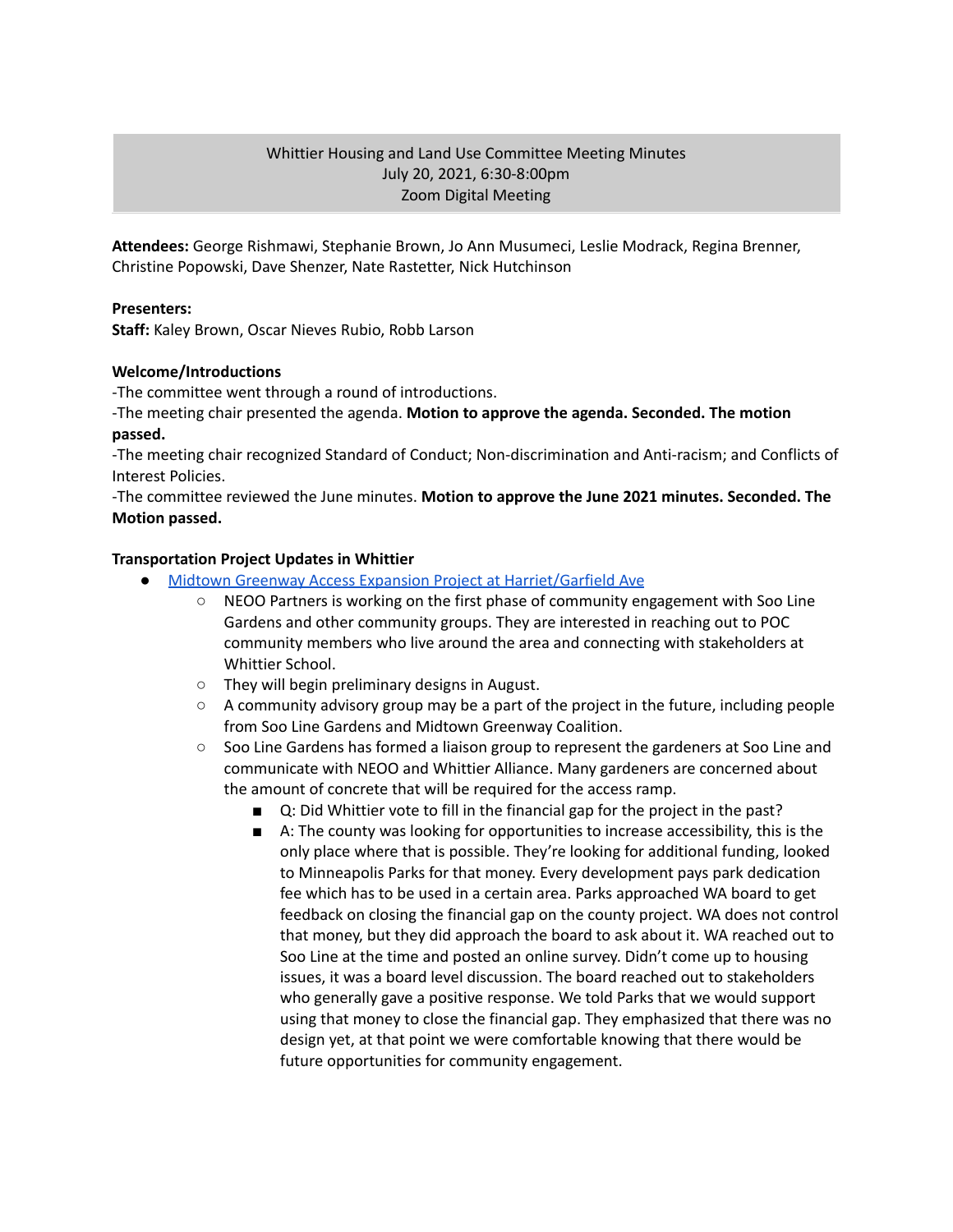- $\circ$  Once designs are put forward to the public, there will be an opportunity for feedback from Soo Line and other stakeholders. Once a design is proposed, WA will be able to recommend for or against the proposed design.
- Soo Line Garden represents an opportunity to experience a natural environment in an area that is otherwise very dense and developed. There should have been more options presented by NEOO that wouldn't disrupt the garden.
- [Whittier/Lyndale](https://www.minneapolismn.gov/government/projects/whittier-lyndale-bikeway/) Bikeway Improvement Project
	- Virtual open house August 27
	- Plan to restrike the street on 1st Ave to further delineate bike path. In a few years there are plans to completely redo the street. 1st Ave would be one-way northbound, bike lanes would be further reinforced. Blaisdell would continue to be one-way southbound, and there would be a curb separating bikes and cars on Blaisdell.
	- Q: Will parking, especially handicap parking be a problem?
	- $\circ$  A: The project is about improving the street, there shouldn't be any changes to parking.
- **Lyndale Ave Lane Conversion Pilot** 
	- 4-3 lane conversion pilot project from Franklin to 31st. It's an opportunity to see how well this goes.
	- Our Streets organization pushed for the City to undertake this project.
	- Enhancements of pedestrian walkways would increase safety of intersections.

## **Development Project Updates**

- **● Whittier Alliance - 2116 Nicollet Avenue Lot [Purchase](https://www.whittieralliance.org/2116-nicollet-ave-vacant-lot.html)**
	- Steering Committee application
		- The steering committee is to find the right development partner we can't do this alone so we will have to figure out what this looks like. This is a long-term commitment (1 year).
		- Q: How much time would you have to dedicate per month/per week?
		- A: The goal is to develop criteria to evaluate and select the right partner, and eventually develop a Request for Proposal (RFP). Possibly meeting every week or every two weeks, depending on the phase of the project. Estimated 8-10 hours per month.
- **Wells Fargo / Kmart Area [Redevelopment](https://www.lakeandnicollet.com/)** (Lake St & Nicollet Ave)
	- Kmart Visioning Subgroup meets monthly
	- Engagement sessions in July & August
		- Next one is this Thursday the 22nd, 6 PM in-person at the Blaisdell YMCA.
	- Whittier Business & Resident Outreach
		- This is a significant area of development that will attract a lot of investment, and we want to make sure we're ready to avoid displacement of neighbors and local businesses.
- **● Whittier [Community](https://www.whittieralliance.org/development-tracker.html) Housing (CommonBond Communities, 2609 Blaisdell Ave)**
	- Whittier Community Housing is working on an expansion and renovation of existing building. Currently 45 units of affordable housing with Section 8 vouchers. Adding another 40 units with new project.
	- $\circ$  They are submitting their land use application to the city and have their funding secured.
	- We hope to have someone from that project present to the committee within the next month or two.
- **● 112 E [Lake](https://www.whittieralliance.org/development-tracker.html) St. & 106 E Lake St.**